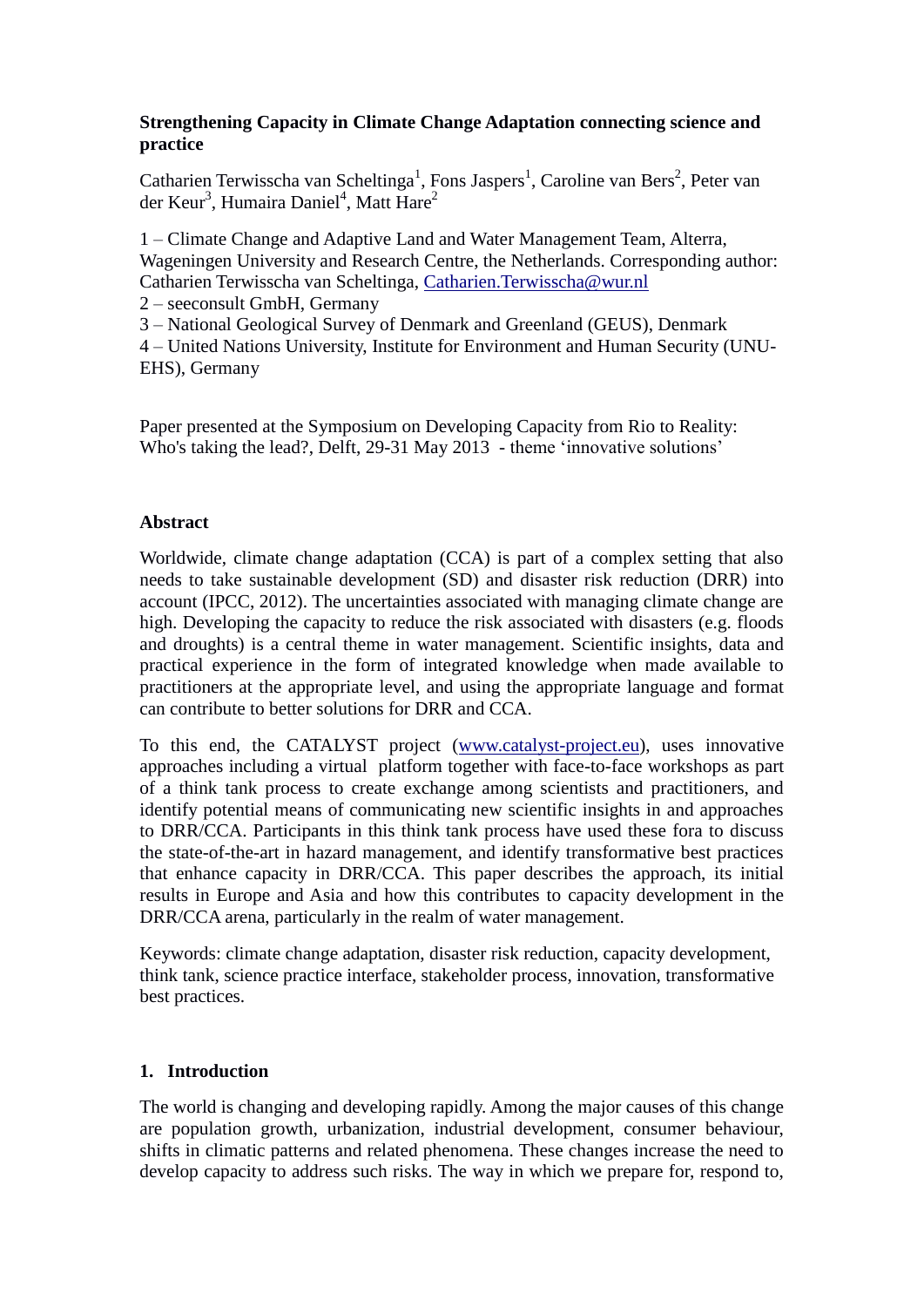and recover from climate change related events, can increase our adaptive capacity and resilience to these events. Rather than to go for crisis management, we may wish to go for iterative risk management strategies, in order to address the long time frames needed for the planning and implementation of appropriate adaptation strategies.

The International Panel on Climate Change (IPCC) indicates in its special report on extreme events (IPCC, 2012), that there is substantial knowledge to improve the management of risks stemming from extreme climate change events; the problem is that we often do not manage to take advantage of this knowledge. The critical issue then becomes how to transfer this knowledge to practitioners in an appropriate form? How can we develop our capacity – to make use of innovative and potentially transformative solutions to reduce hazard risks and/or adapt to change? The related capacity development should therefore focus on how to prepare and respond as well as on how to derive appropriate knowledge, out of the multitude of information and knowledge sources.

This paper describes one such innovative approach, as developed in the CATALYST project *(Capacity Development for Hazard Risk Reduction and Adaptation)*, funded by the European Framework Programme 7. The project is intended to strengthen capacity development for stakeholder involvement in disaster risk reduction in the context of natural hazards. With the use of a think-tank process combining face to face with virtual fora to bring together practical experts, scientists and policy makers with existing knowledge and expertise from three fields: climate change adaptation, disaster risk reduction, and sustainable development. These three fields come together in water management, a key sector concerned with hydro-meteorological hazards, in particular floods and droughts. In the Think Tank discussions, current approaches and practices contributing to capacity development in DRR/CCA, and the identification of best practices, are being made accessible to those practitioners, decision-makers and scientists that will benefit from this knowledge. Before presenting the approach used, its results and its advantages and limitations, the setting of climate change adaptation, disaster risk reduction, sustainable development and how this relates to capacity development in water management, is briefly described.

## **2. Defining Disaster Risk Reduction, Climate Change Adaptation, and Sustainable Development and the link to capacity development in water management**

In this section, we briefly define disaster risk reduction (DRR), climate change adaptation (CCA) and sustainable development (SD), and explain the linkage among these in the context of capacity development within water management. For the purpose of this project, we build on the definitions as used by platforms of experts, in particular the Intergovernmental Panel on Climate Change (IPCC) and the United Nations International Strategy for Disaster Reduction (UNISDR), and insights already shared by other scientists and practitioners on the connection among the concepts of DRR, CCA and SD.

Disaster risk reduction is "the concept and practice of reducing disaster risks through systematic efforts to analyse and manage the causal factors of disasters, including through reduced exposure to hazards, lessened vulnerability of people and property, wise management of land and the environment, and improved preparedness for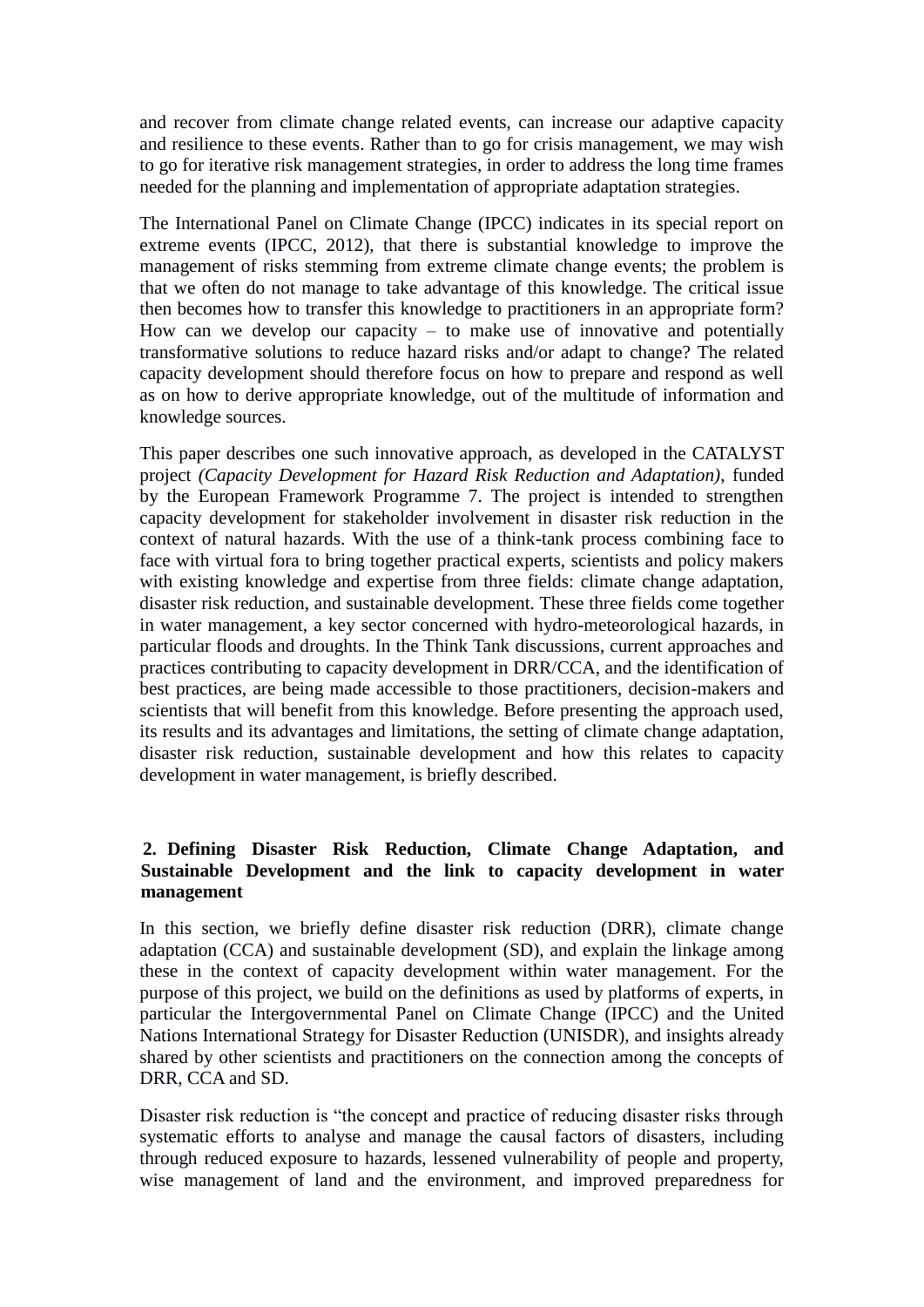adverse events" (UNISDR, 2009). Climate Change Adaptation is defined as "the adjustment in the natural or human systems in response to actual or expected climate stimuli or their effects, which moderates harm or exploits benefit opportunities" (IPCC, 2007). As defined in the so-called Brundtland Report, "sustainable development is development that meets the needs of the present without compromising the ability of future generations to meet their own needs" (World Commission on Environment and Development, 1987).

Disaster risk reduction is linked to sustainable development since the need for DRR is often a response to unsustainable elements of development such as urbanization, deforestation, agricultural practices and other land and water use management trends. At the same time, disaster risk reduction can contribute to the achievement of sustainable development by reducing impacts and losses and improving human development practices (UNISDR, 2009). Furthermore, many disaster risk reduction measures can directly contribute to adaptation (UNISDR, 2009). In fact, adaptation rather than being separate from DRR is increasingly perceived within the DRR sector as a form of risk reduction.

Parry (2009) indicates that unsustainable development has been and still is considered to be the root cause of climate change, while at the same time, sustainable development is a necessary, and probably sufficient, condition for overcoming this challenge in the longer term. Simply 'adding on' mitigative and adaptive strategies to unsustainable development will not work (Parry, 2009). Hence effective climate change measures also contribute to sustainable development, as acknowledged by IPCC. For example, water-saving technologies and practices reduce the burden on ecosystems during water scarce or drought conditions. In flood-prone areas, the designation of agricultural and urban land as floodplains can result in the renaturalization of land, and thus enhancing biodiversity while reducing the exposure of populations and infrastructure to floods.

The term 'climate compatible development' is also used to highlight the link between climate change and development. Climate compatible development is defined as a 'development first' approach that minimizes the harm caused by climate impacts, while maximising the many human development opportunities presented by a low emissions, more resilient future (Mitchell and Maxwell, 2010).

Capacity development, which is at the core of the CATALYST project, is a connecting thread that runs through the practice of DRR, CCA and SD (see figure 1). Capacity development refers to "the process by which people, organizations and society systematically stimulate and develop their capacities over time to achieve social and economic goals, including through improvement of knowledge, skills, systems, and institutions" (UNISDR, 2009, Alaerts and Kaspersma, 2009). In the water sector, much of the discourse has focused on the sustainable development of water as a resource. Developing the capacity to manage this resource sustainably plays a central role, but cannot take place in the absence of developing our capacity to manage water in the context of DRR and CCA. In the discussion of DRR and CCA, the term resilience is commonly used to refer to "the ability of a system, community or society exposed to hazards to resist, absorb, accommodate to and recover from the effects of a hazard in a timely and efficient manner, including through the preservation and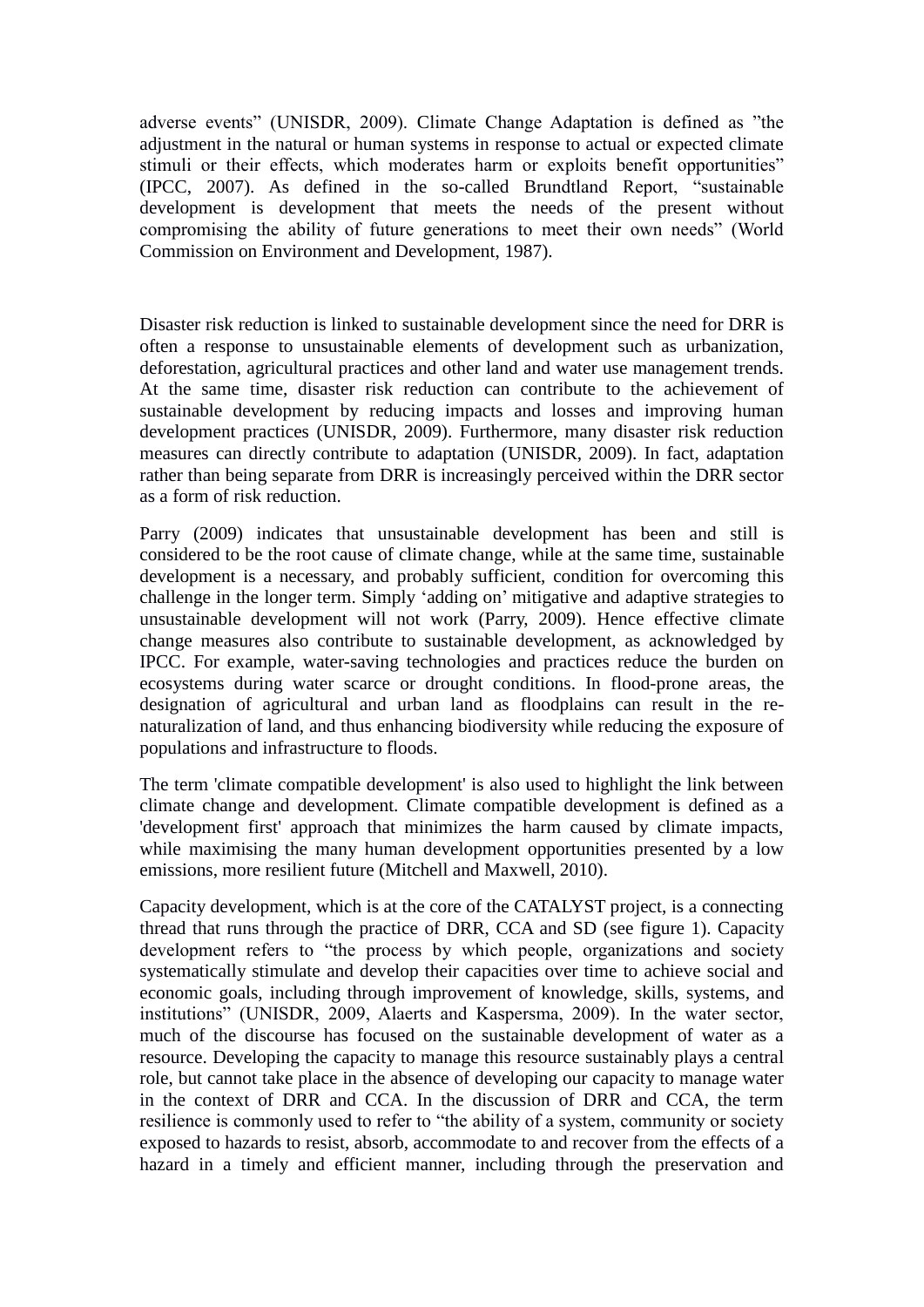restoration of its essential basic structures and functions" (UNISDR, 2009).

Furthermore, resilience refers to "the capacities of people, places, and infrastructure to not only cope with hazards, but the longer term processes that enable the social system to adjust to and learn from hazard events and adapt to future ones" (Cutter, 2012). There are many debates in the literature on the concept of resilience (Miller et al. 2010) which highlights the need to craft a common understanding.

The need for a common understanding is also acknowledged in the discourse on bringing climate change thinking into development thinking, as stressed by the Climate Development Knowledge Network (CDKN). The creation of a strong evidence base is needed, while there are often gaps in the information and conflicts over the sources of information used to generate models. This can be addressed through participatory processes, which enhance acceptance of the resulting information as a basis for action (Ellis, et al 2013).

The focus of this paper is on bringing the various concepts that are important for effective water-related hazard management together, documenting the state of the art and identifying some of the innovative approaches that can transform current practices into best practices with an emphasis on capacity development. To begin, several criteria for best practices that help to integrate DRR and CCA are drawn from Gero et al (2011). These include:

- 1. a holistic approach to vulnerability reduction;
- 2. use of multi-sectoral and multi-stakeholder approach;
- 3. ensuring genuine community participation;
- 4. overcoming fragmented policy frameworks;
- 5. focusing on both "hard" and "soft" solutions to vulnerability reduction;
- 6. drawing upon traditional knowledge where possible and where possible, link local observations of climate change to scientific knowledge; and
- 7. practicing roles and responsibilities for disaster response, since severe weather may become more frequent and intense with climate change.

Capacity development to bring about transformative best practices in water management in a manner that responds to the needs of interconnected demands DRR CCA and SD, is the mechanism to bring about increased resilience. The CATALYST project has identified some of the best (or at least good) practices that are concerned with water management in response to DRR and CCA and, that when taken together, fulfill these criteria.

## **3. Approach: The CATALYST Think Tank Approach**

### Design of the Think Tank as a tool for capacity development in DRR/CCA

The Think-Tank process as part of the CATALYST project began in 2012. The objective was to create a platform for the development of a common knowledge base. The Think Tank approach involves stakeholder processes at two levels: a multiregional think tank process at the global level and four regional processes. The regions addressed, represented in Figure 2, are East and West Africa, Central America and the Caribbean, European Mediterranean, South and South East Asia. The Think Tank currently comprises more than 75 participants from research, government, intergovernmental organizations, NGOs and business, and the number of members is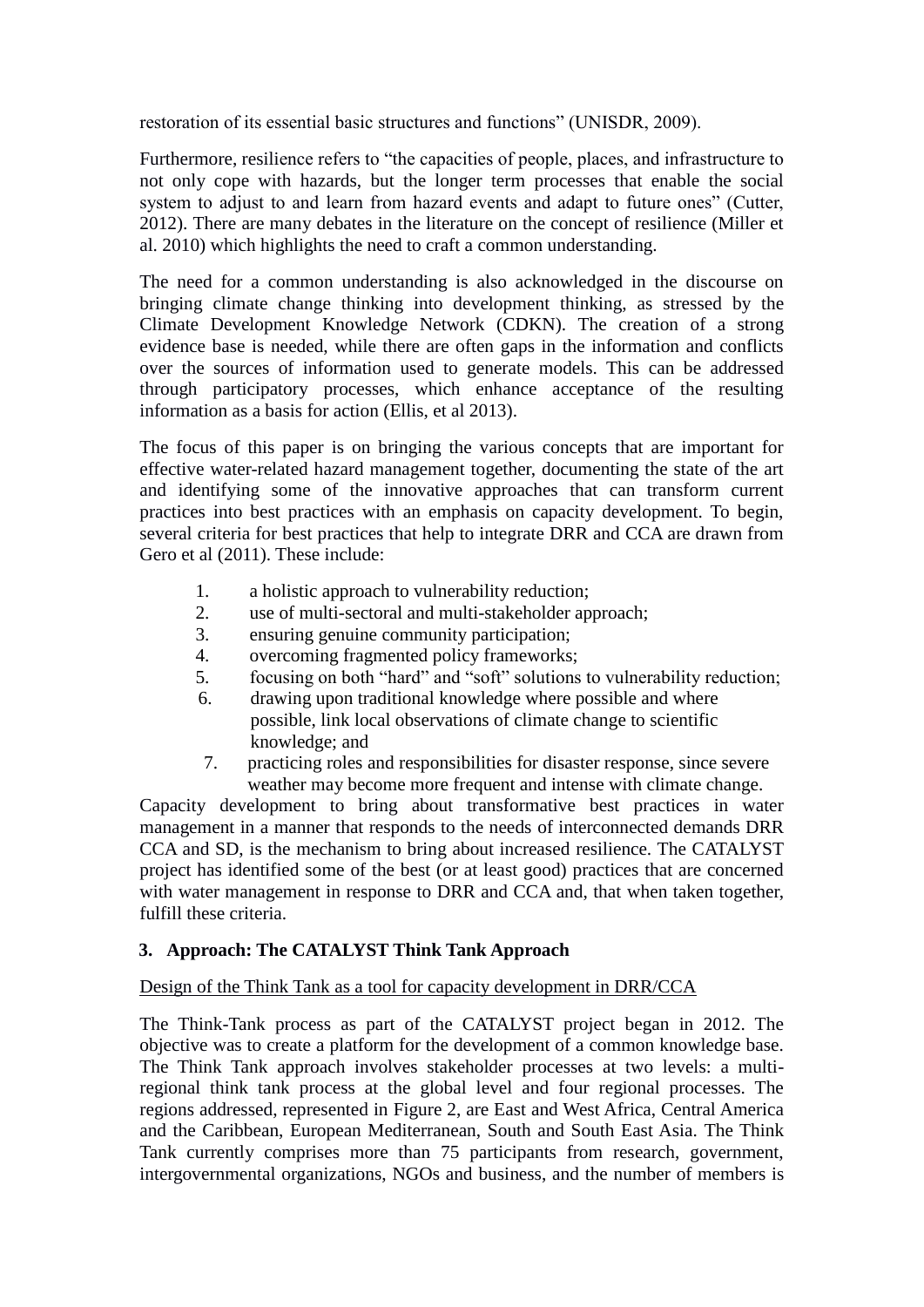increasing. Think Tank members can engage in joint structured and unstructured discussions through a variety of media - workshops, virtual meetings, online discussion fora, social networks, and bilateral face-to-face meetings - designed to foster a mutually beneficial transfer of knowledge, and to jointly identify topics of relevance to climate change adaptation and disaster risk reduction strategies. The Think Tank process has fostered discussions on such issues as information and data gaps, methodological limitations, and institutional barriers and seeks in particular to encourage exchanges of information and experiences between the research and policy communities.

#### Hazards faced by the Think Tank Regions

Each of the regional Think Tank processes is described below, including the specific thematic focus area of the region.

#### *East and West Africa*

Africa as a continent is large and heterogeneous, and facing numerous climatic hazards, such as floods and droughts. The challenge posed by natural hazards has been amplified by armed conflict, civil wars, political instability and chronic economic crises. Floods in Mozambique and Kenya in 1997-1998 and 2000 spurred major emergency relief efforts as many people lost their lives and thousands more were displaced. Similarly, in 2009, many West African cities experienced torrential rainfalls resulting in death and property loss. Circulation models indicate that climate change impacts are significantly heightening both the frequency and intensity of climatic hazards in Africa, raising the likelihood of extreme events, including droughts and floods (IPCC 2007). DDR and CCA in an urban context is a specific focus of this regional Think Tank as large urban centres are particularly vulnerable to climate-related natural hazards.

In the Think Tank, the countries included in East Africa (EA) are Burundi, Comoros, Djibouti, Eritrea, Ethiopia, Kenya, Madagascar, Malawi, Mauritius, Mayotte, Mozambique, Réunion, Rwanda, Seychelles, Somalia, Uganda, United Republic of Tanzania, Zambia, Zimbabwe. In Western Africa (WA) Benin, Burkina Faso, Cape Verde, Cote d'Ivoire, Gambia, Ghana, Guinea, Guinea-Bissau, Liberia, Mali, Mauritania, Niger, Nigeria, Saint Helena, Senegal, Sierra Leone, and Togo are included.

### *Central America and the Caribbean*

Central America, more than 500,000 square kilometers in size, is home to over 40 million people. The region has not only suffered from violent conflicts and economic crises but is also prone to a wide range of natural hazards, including seismic and tectonic activities, floods, tsunamis, droughts and tropical storms.

With three active tectonic faults (the Cocos, Caribbean and Nazca plates) and 27 active volcanoes – and situated on the western edge of the Caribbean hurricane belt – Central America is among the world's most disaster-prone areas (Uribe et al, 1999). Some 49 tsunamis occurred along Central America's Caribbean and Pacific coasts between 1539-1996. Striking in 1992, the Nicaraguan tsunami generated a 9.5-metre wave that flooded the west coast (Fernandez et al., 2000). Mountainous terrain and intricate river basin systems in the region are also susceptible to landslides and floods.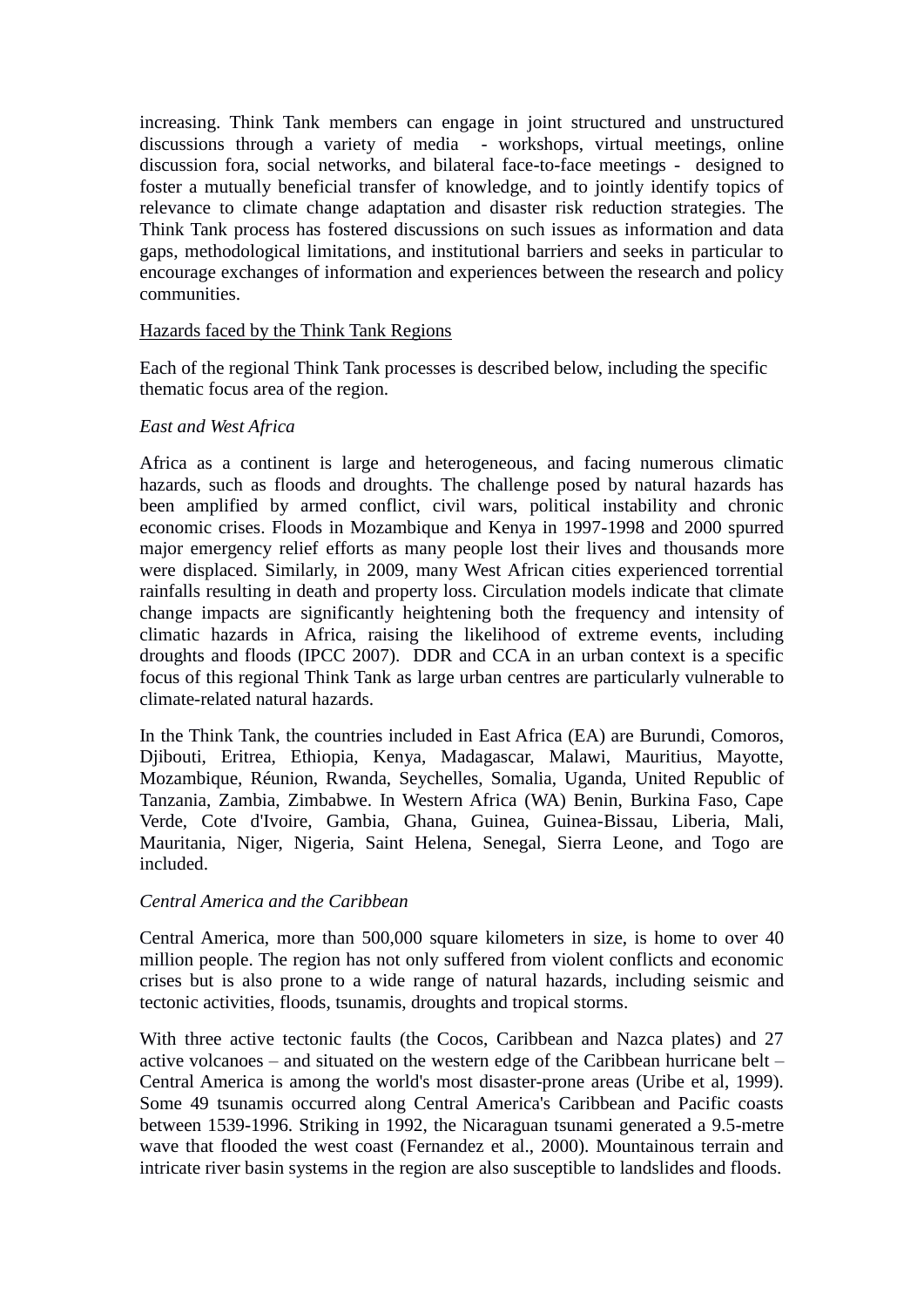In 1998, Hurricane Mitch, whose devastating effects stretched across Central America, came to symbolize the region's vulnerability. The equivalent of one year's worth of precipitation fell in less than a week, prompting floods, mudslides and landslides. Some 10,000 people lost their lives. In 2010, the Atlantic hurricane basin experienced 12 hurricanes, including six storms rated category 3 or higher, causing an estimated 10 billion US dollars in damages.

Central America includes Belize, Costa Rica, El Salvador, Guatemala, Honduras, Mexico, Nicaragua, and Panama. Caribbean includes Anguilla, Antigua and Barbuda, Aruba, Bahamas, Barbados, Bonaire, Saint Eustatius and Saba, British Virgin Islands, Cayman Islands, Cuba, Curaçao, Dominica, Dominican Republic, Grenada, Guadeloupe, Haiti, Jamaica, Martinique, Montserrat, Puerto Rico, Saint-Barthélemy, Saint Kitts and Nevis, Saint Lucia, Saint Martin (French part), Saint Vincent and the Grenadines, Sint Maarten (Dutch part), Trinidad and Tobago, Turks and Caicos Islands, and the United States Virgin Islands.

### *European Mediterranean*

Natural climatic hazards in Europe, which are diverse and frequent, can take place any time of year. Storms and their associated floods often cause billions of dollars in damages – for example, those that took place in the United Kingdom in 2007, the lower Danube in 2006, the Alps in 2005 and central Europe in 2002. Europe also experiences other disasters such as the extreme heat-wave in 2003, which resulted in 70,000 deaths and more than 10 billion US dollars in damages.

Natural climatic hazards may cause elevated sea levels and seawater intrusions into estuaries and groundwater that adversely impact ecosystems. In southern Europe's coastal Mediterranean region, climate-related hazards, especially drought, can deplete groundwater supplies that are already over-exploited due to population growth and increased demand for water associated with tourism, industry and irrigation.

Water demand in the region doubled between 1950-2000, and is expected to increase another 15% by 2025, which by many experts is considered not sustainable. Climate models show a decrease in average rainfall of 4% to 27%, with particularly marked declines in summer.

The southern Europe's coastal Mediterranean region includes 21 countries, of which the Think Tank is focusing more on the particularly vulnerable countries of Spain, France, Italy, Slovenia, Croatia, Montenegro, Albania, Greece, Malta, Turkey and Cyprus.

#### *South and South East Asia*

Asia as a continent is prone to a broad range of natural hazards that cause a great deal of death and destruction. For example, a wind and storm surge associated with a tropical cyclone in the Gulf of Bengal in 2008 devastated the Irrawaddy delta, resulting in more than 140,000 deaths. Unprecedented levels of rainfall in 2009 drenched the Philippines creating widespread flooding and landslides. Southeast Asia experienced a devastating drought in 2009–2010. The tragic tsunami that struck on 26 December 2004, one of the largest ever recorded, killed more than 220,000 people in 13 countries on the coast of the Indian Ocean. Bangladesh (2007) and Myanmar (2008) were hit by tropical cyclones that left thousands dead and vast landscapes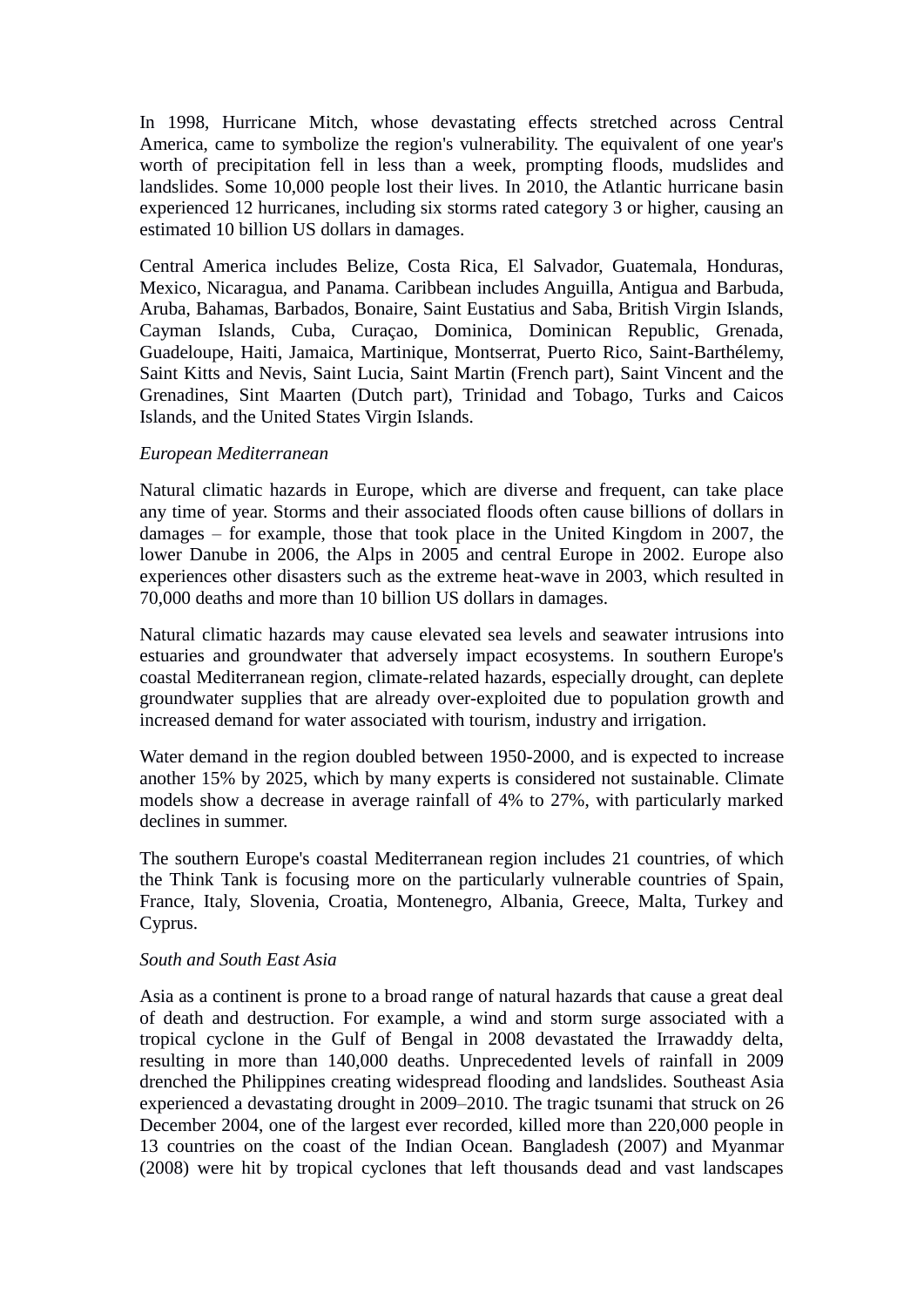flattened by wind and water. Nearly 40% of the world's largest and most densely populated port cities are in Asia, including many located on deltas vulnerable to coastal flooding. In Bangladesh, storm surges claimed 300,000 lives in 1970 and 140,000 in 1991. Flood shelters and elevated structures have been built to house flood victims. But it is not certain this will keep people out of harm's way (Jaspers et al, 2012).

South Asia includes Afghanistan, Bangladesh, Bhutan, India, Iran (Islamic Republic of), Maldives, Nepal, Pakistan, and Sri Lanka, while South-East Asia consists of Brunei Darussalam, Cambodia, Indonesia, Lao People's Democratic Republic, Malaysia, Myanmar, Philippines, Singapore, Thailand, Timor-Leste, and Viet Nam.

### Steps in the Think Tank process

The CATALYST Think Tank approach is geared towards sharing current practices and progress towards best practices as mentioned above and in Gero (2011). Participation is voluntary and is described in this section in five steps, and also represented in Figure 3 below.

The first step is the start-up of the process. In a multi-regional discussion, the general approach for the Think Tank was defined, for all four regions, including an initial selection of relevant stakeholders to participate. Those who accepted the invitation to participate then recommended further stakeholders who were invited to participate, in what could be seen as a snow ball effect. The criteria for participation in the Think Tank included sufficient experience of several years in the focus themes of DRR and CCA and working in an NGO, governmental or intergovernmental agency, knowledge institute, and/or private sector (small/medium enterprise).

At this initial stage, thematic preparation for the regional processes took place. For instance, with the help of the EM-DAT database, an international disaster database [\(http://www.emdat.be\)](http://www.emdat.be/), regional overviews were prepared with estimates of total damage, number of people affected, and number of casualties for the period 1975- 2011, specified by disaster type (drought, earthquake, extreme temperature, flood, mass movement, storm, volcano, wildfire). This served to provide an overview of the order of magnitude, and the focus or main themes for each region.

In the second step, preparatory online discussions were initiated and a virtual meeting held to verify themes and compile initial views on current practices and best practices. This step took place in regional setting, i.e. four regional online discussions and four virtual meetings were held.

In the third step, further online discussions were held, and the initial planning of the all-important face-to-face workshops was initiated. In this step, the organizers of the regional processes undertook more desk research, and exchanged ideas and experiences, which contributed to a foundation document: report 'CATALYST Report on Capacity Development for Disaster Risk Reduction' (Jaspers et al., 2012), which is available for downloading from [http://www.catalyst-project.eu/.](http://www.catalyst-project.eu/) The report provides the general framework for the project, and a description of current practices, research, networks and capacity development activities by region.

In the fourth step, the regional workshops were implemented, bringing together both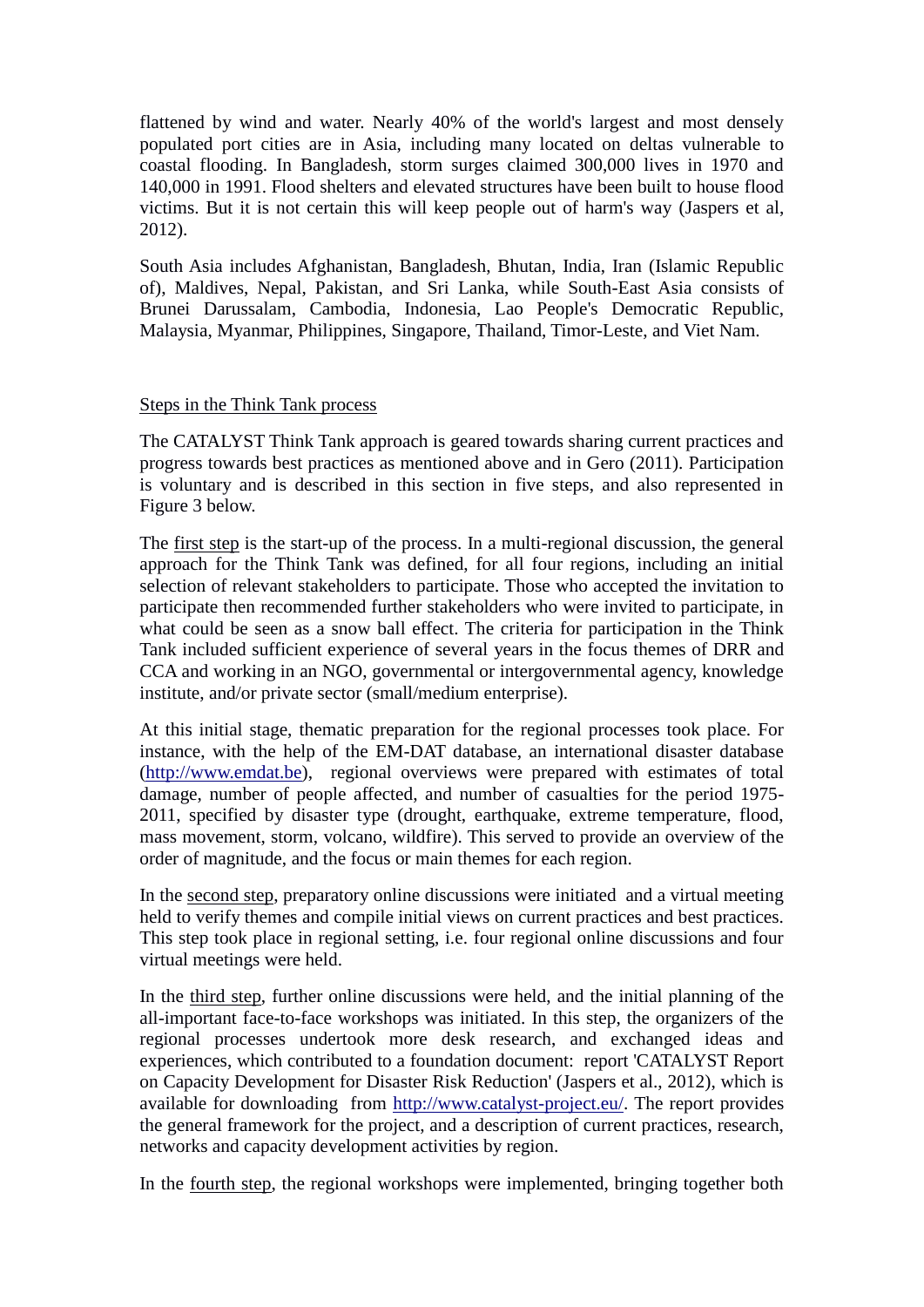the Think Tank members, and the members of the consortium working on the Catalyst project. In a lively exchange, information regarding current practices were documented, and capacity development needs discussed.

In the fifth step, which at the time of preparing this paper, has yet to take place, the regional cycle of the Think Tank process will be formally completed and reconvene in a multi-regional setting. Meanwhile the regional discussions may continue online or in bilateral meetings, in an ongoing effort to document best practices. The overall output includes several synthesis reports on best practices in DRR/CCA, networks and gaps, recommendation for fostering capacity development and a training module on DRR.

## Time frame of the Think Tank process

The Think Tank begins and concludes with a multi-regional process: with all the regional Think Tank members reconvening in a global Think Tank. Referring to the steps described in the previous section, the first step took about four months (started in Sep 2011), while steps 2, 3 and 4 took place over 6 to 12 months (with the workshops being held from Sept. 2012 - Jan 2013). The experiences of each of the four regions are jointly documented in two reports: a capacity assessment on DRR/CCA (Jaspers et al, 2012) and a workshop report (Hare et al. In press). After the workshop and formulating the lessons learned, the Think Tank returns to work together for the completion of key project deliverables in a multi-regional setting (planned for May 2013). In this way, the Think Tank is a shared experience for the stakeholders, leading to agreed capacity development products, whilst at the same time maintaining a regional focus with specific regionally-relevant products and guidelines.

### Think Tank Resources and Dissemination

To support the Think Tank, an information archive of existing natural hazard-related DRR resources and research is being made available on the website [www.catalyst](http://www.catalyst-project.eu/)[project.eu,](http://www.catalyst-project.eu/) so that all the compiled and synthesized information and knowledge is easily accessible to the community of researchers, practitioners and policy makers involved. It has been foreseen that at the end of the project, the archive will be transferred together with the website to an existing organisation concerned with DRR/CCA to ensure that it is maintained and enhanced, thus contributing to further capacity development in this field.

## **4. Results: Experiences with the think-tank approach thus far**

### European Mediterranean Think Tank and outcomes

At the moment the European Mediterranean (EUM) regional Think Tank comprises 17 members from nine countries.

The EUM region is the setting for a variety of natural hazards, that can be grouped into two main categories: geological hazards (seismic and volcanic hazards) and hydrometeorological hazards (hydrological and meteorological hazards) including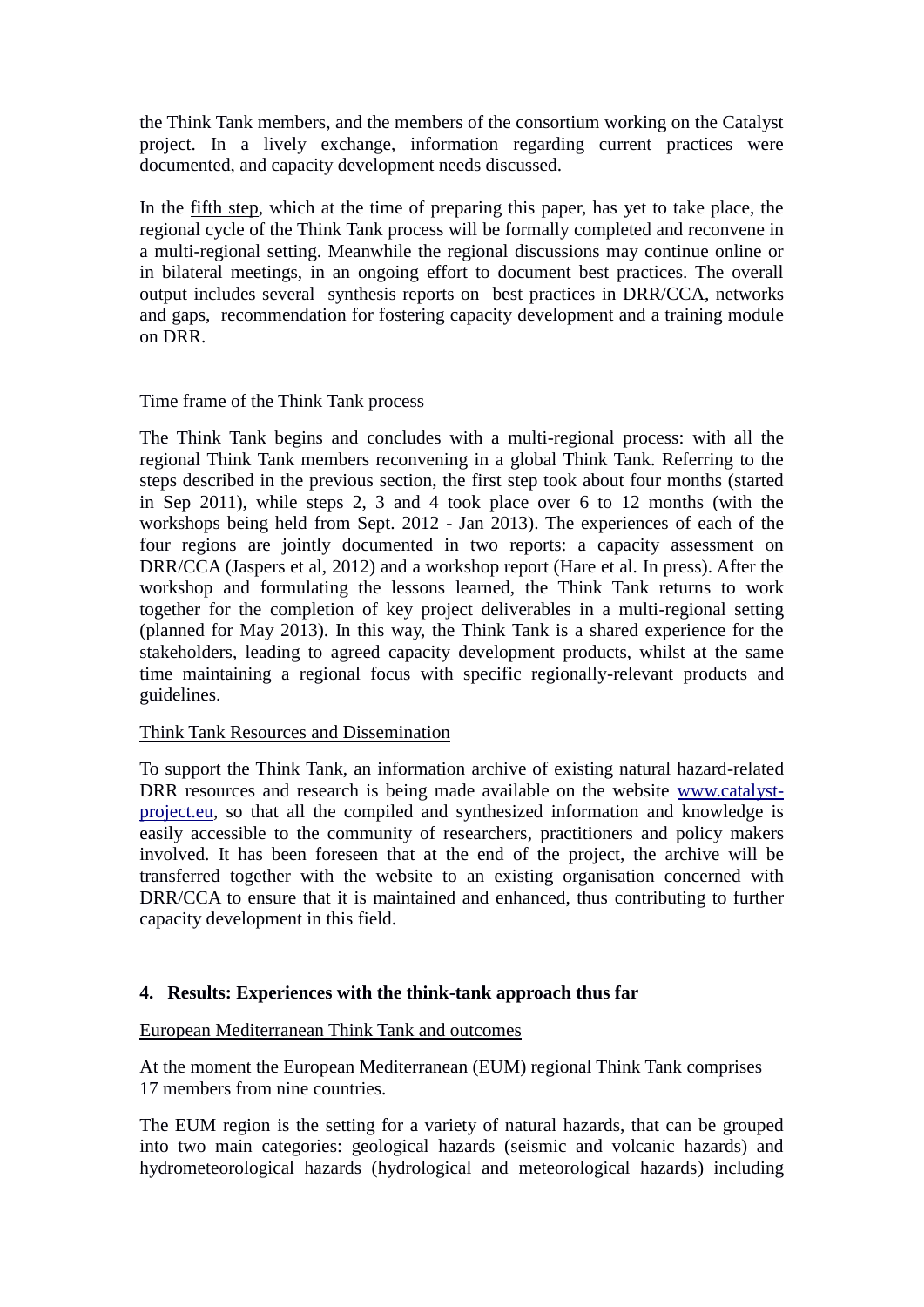floods, landslides, and droughts. In the online discussion forum and the virtual meetings the focus was on these events and the state of the art on the occurrence of disasters in the region was discussed. In the workshop, earthquakes, floods and droughts were addressed, although special attention was given to droughts. The discussion focused on priorities, best practices as well as barriers to capacity development. Among the measures for dealing with drought and water scarcity were: (1) economic incentives; (2) adapting land use with a low water footprint; (3) improved monitoring of drought events; (4) acquisition and reuse of data, integrated with hydrological modelling; (5) long-term integrated research and improved translation of scientific knowledge to operationally applicable information; and (6) development of curricula for integrated drought management and accompanying training.

Concerning earthquakes, a number of policy lessons from the L'Aquila in Italy disaster were drawn. These include applying the precautionary principle and taking appropriate action to prepare for disasters when short-term forecasts of earthquakes are made, even if these are judged to be unreliable.

An overview with regard to capacity development can be found on the DRR Preventionweb platform [\(http://www.preventionweb.net\)](http://www.preventionweb.net/). In Europe, there are a large number of UN organizations providing training, as well as knowledge institutes addressing research and policy needs related to both earthquake and floods/droughtrelated themes, e.g. CEDEM, METU, PPRD South, RELEMR, UNESCO-IHE, Wageningen University and Research Centre, UNU-ITC, IAMB-CIHEAM. These institutions focus on a range of highly relevant aspects, including governance, risk assessment, use of GIS and modelling, ecosystem based DRR, and others. The Think Tank members recommend that existing capacities be taken into account and more effort be placed in moving from learning to attitude and behavioural changes and beyond in capacity development activities.

### The South East Asian Think Tank and outcomes sofar

There are 25 members of the South and South East Asia regional Think Tank from eight countries.

The initial process of data collection was drawn from the EM-DAT database analysis [\(http://www.emdat.be\)](http://www.emdat.be/) in South and South East Asia. The main source of damage is flooding. In considering the number of people affected (by death, injury, or loss of home) by the various natural disasters, it is clear that floods are the primary source followed by droughts and storms. Most deaths are the result of earthquakes. For instance the large earthquake resulting in a tsunami in December 2004 claimed the lives of over 220,000 people. After earthquakes, most deaths are the result of storms and floods. A more detailed summary of the relevant EM-DAT information for this region has been included in Jaspers et. al. (2012).

In the online discussion and the virtual meeting in the South and South East Asia Think Thank process, it was indicated that overall, there is insufficient use of scientific knowledge in local risk assessments, due mainly to a lack of skills and access to information. Because the focus is mainly at the community level, simple participatory risk assessment approaches such as VCA are currently being used, leaving scope for including climate related information.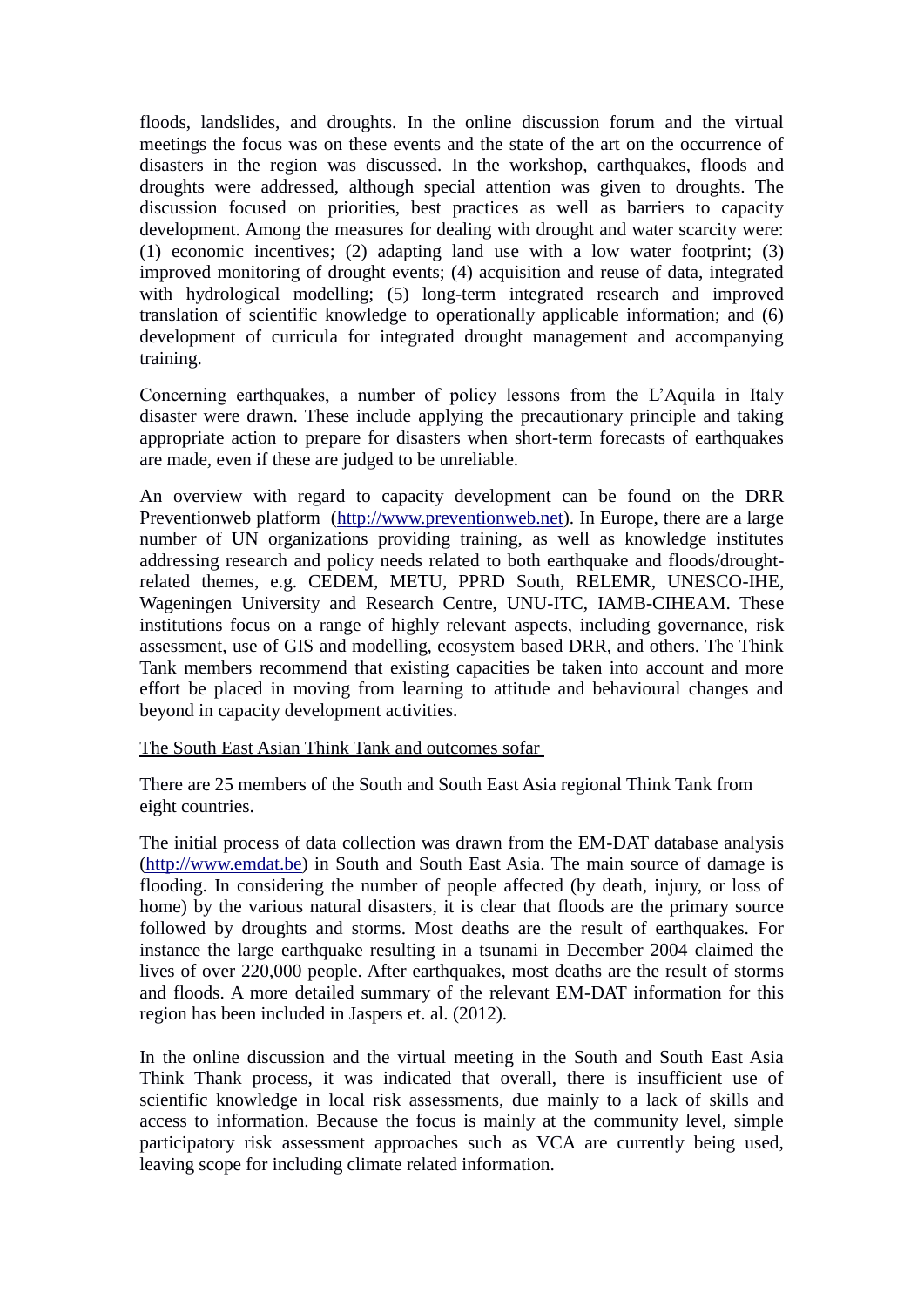One member of the Think Tank suggested that knowledge about land use planning and flood zoning, management of floods, landslides, pollution management and control, as well as vulnerabilities and resilience from specific climate change impacts would be useful in this region for improving capacity development. Another Think Tank member suggested that CATALYST would complement well the efforts in the region by looking at risk perception by local government, local governance for risk reduction, and existing capacity development to address key elements of disaster risk reduction, integration of DRR in local development planning/budgeting, and the evolvement of Community-based DRR initiatives. It was noted that the Midterm Review of the Hyogo Framework of Action indicates that, while progress is being achieved at the national level, it lags at the local level because the lack of locally available resources and cultural aspects to ensure effectiveness in improving of capacity development.

Overall, think tank members from in the South and South-East Asia region agree that guidance on finding and accessing information, including that from scientific sources, is desirable. Best practices and capacity development activities would be useful in this region, but the focus should depend on the specific location. For example, for Himalayan mountain areas it was suggested that capacity development activities, coupled with best practices, would work well. One Think tank member suggested that capacity development should strengthen the link between the managers and the practitioners working on DRR and climate change in general, thus supporting the remark of a think tank member operating in Indonesia, that there is a need, from the outset, for linking indicators directly to CCA initiatives.

A workshop was hosted by the United Nations Economic and Social Commission for Asia and the Pacific (UN-ESCAP) at the UN Conference Centre in Bangkok from 23 to 25 January 2013. Lessons learned and recommendations are now being formulated to develop ways to transform current practices to best practices and possibly to operationalize best practices using state-of-the art scientific knowledge.

One of the paths for for future capacity development identified, is the further development of education materials that will be available on internet, referred to as the 'online curriculum'. For such an online curriculum, the target group are the experts with a university background managing DRR/CCA at intermediate level. Potential topics include how to prevent, respond to, and prepare for disasters such as floods, droughts and earthquakes (figure 1), how to deal with uncertainties and complexity especially in decision making and communication, and how to take scientific and nonscientific climate (change) related information into account. The curriculum could include a training block related to the development of an 'enabling environment', 'institutions', 'guiding processes at community to district level', as well as a 'train-thetrainer course'. The latter is to be included as it is expected that many people following the training, will wish to share the knowledge gained within their own setting (in their own language) with colleagues. Taking advantage of earlier experiences on the development of open course ware, methods could include presentations featuring state-of-the-art knowledge, abstracts linked to articles, question and answer formatted information and the option for online discussion (Terwisscha van Scheltinga et al, 2009). Further development of such an online resource into capacity development trajectories combining the online curriculum with face to face education and training options is recommended and will be further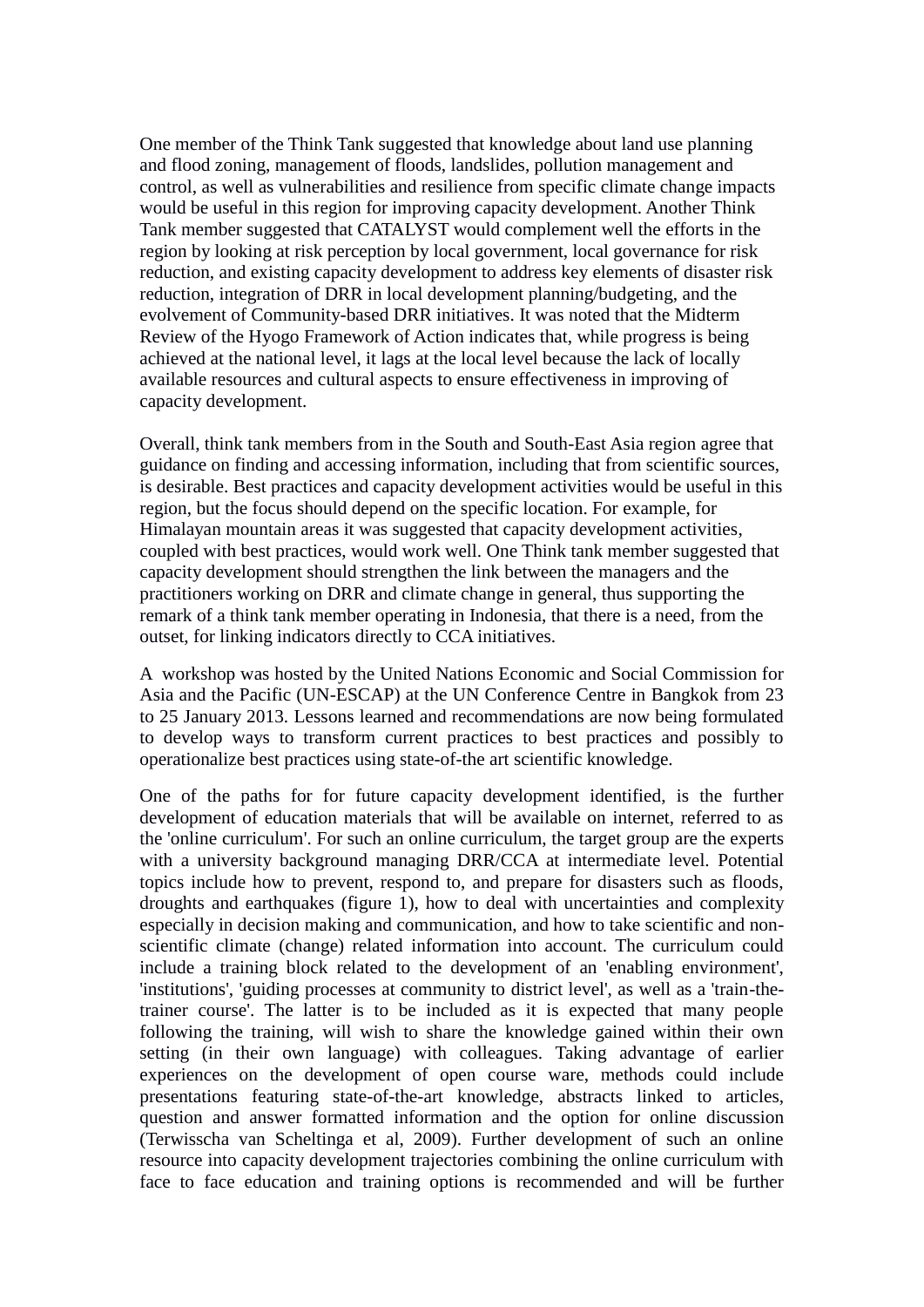worked out with the help of Think Tank members' suggestions.

## **5. Discussion and conclusion**

The approach described here with the CATALYST Think Tank is an innovative way of bringing various experiences and different types of knowledge from scientists and practitioners with different backgrounds, cultures and sectors (both DRR and CCA) together. This has advantages and disadvantages. An advantage of having stakeholders involved on a voluntary basis is for instance that only those individuals who wish to be involved will make the effort and time. It attracts those who are directly involved in the relevant fields of work, and whose experiences provide a direct benefit to the knowledge base. Stakeholders with hands-on work experience have contributed with information about current practices and are also able to make recommendations based on their experiences of what they consider to be best practices. Bringing these individuals together is quicker than what researchers can do with research and inventory alone. In particular, the 'reality check' aspect is important, as many Think Tank members are working in a practical setting, bringing experiences from diverse countries to the table. This benefits the identification of best practices as well as gaps and barriers.

A disadvantage of working with the method as it is, is that the selection of participants and the linkage to estimated uptake of knowledge / implementation of selected strategies is difficult to estimate at the beginning of the process. The process is rather short in time (2 year), thus stressing the need for quick results. At this point in time the use of the Think Tank approach has not yet been tested in specific situations, e.g. best practice approaches for river and flood management with. At the same time, it is important to note that current developments in the field of DRR and CCA are rapid and it is useful to document these changes as they occur, and at the same time, continuously search for ways and means to bring together various types of knowledge, at different scale and governmental levels.

In conclusion, in the quickly changing setting of DRR and CCA, and in the process of mainstreaming both DRR and CCA in (sustainable) development processes, the Think Tank approach, which is intended to continue beyond the lifetime of the project. forms a means to identify and bring together different types of knowledge, from different fields of expertise (both DRR, CCA and SD). Capacity is created to address DRR/CCA in an integrated manner by creating best practices documents, among others the development of a web-based resource, including an online curriculum, thus effectively using the even increasing wealth of knowledge.

### **References**

Alaerts, G.J. and Kaspersma, J.M (2009). *Progress and challenges in knowledge and capacity development*. In: Blokland, M., Alearts, G., Kaspersma, J. and Hare, M. (Eds) Capacity Development for Improved Water management, CRC Press – Taylor and Francis Group, Delft.

Cutter, S. UNU-EHS *Social Vulnerability Bulletin.* Bonn: United Nations University –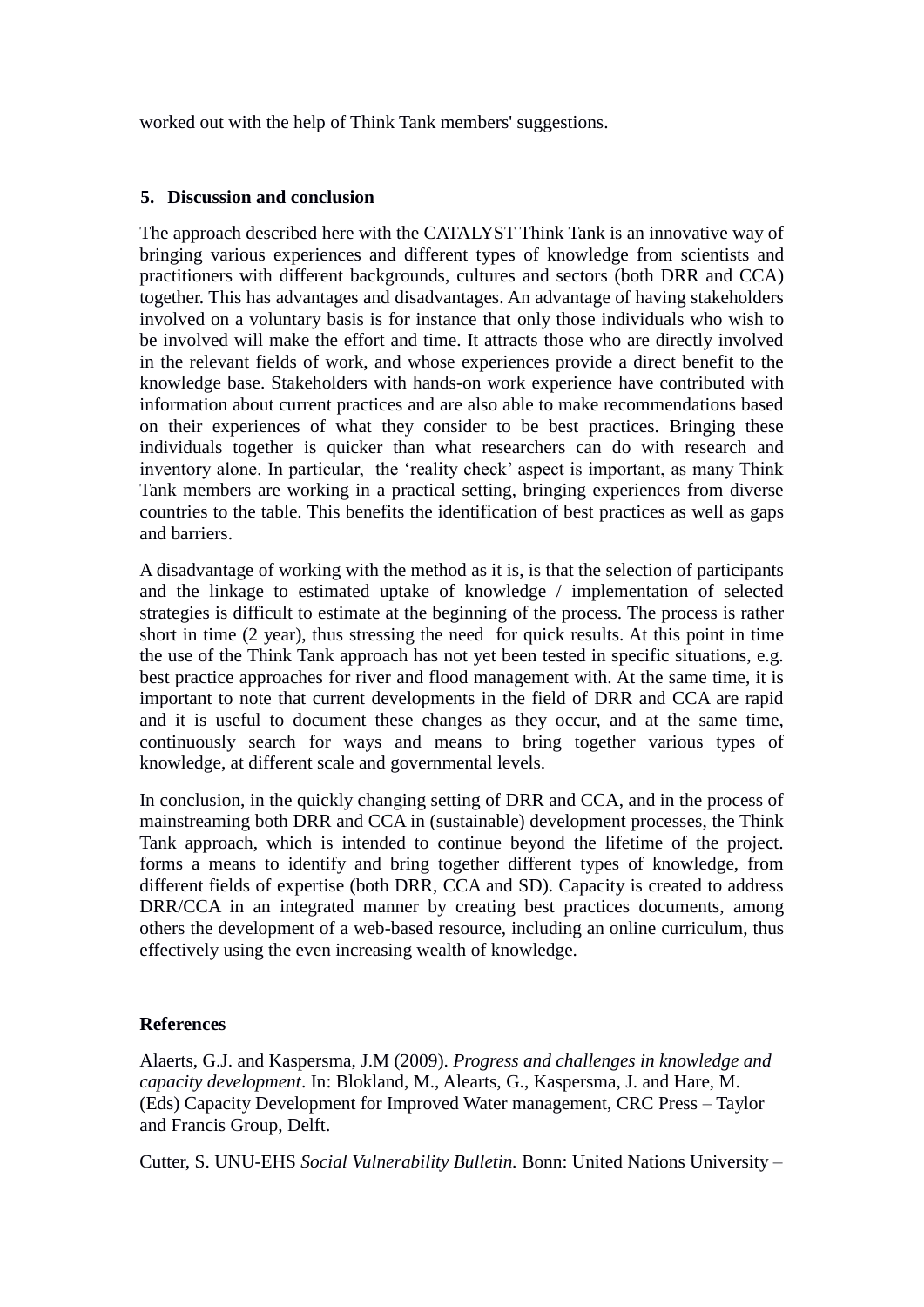Inst. Of Environment and Human Security. No. 6/Sept 2012

Ellis, K., Cambray, A. and Lemma, A. (2013) *Drivers and Challenges for Climate Compatible Development*, CDKN Working Paper, Climate and Development Knowledge Network, London. Available from [http://cdkn.org/wp](http://cdkn.org/wp-content/uploads/2013/02/)[content/uploads/2013/02/](http://cdkn.org/wp-content/uploads/2013/02/) CDKN\_Working\_Paper-Climate\_Compatible\_Development\_final.pdf (last accessed 31 March 2013)

Fernandez, M., Molina, E., Havskov, J., and Atakan, K. (2000), Tsunami and tsunami hazards in Central America, *Natural Hazards*, 22, 91-116

Gero, A., Méheux, K., and Dominey-Howes, D. (2011) Integrating community based disaster risk reduction and climate change adaptation: examples from the Pacific, *Journal of Natural Hazards and Earth System Sciences*, 11, 101-113, doi:10.5194/nhess-11-101-2011.

Guha-Sapir D., Santos, I., and Borde, A. (2012) *The Economic Impacts of Natural Disasters*, Oxford University Press

Hare M., P. van der Keur, H. Henriksen, S. Dissing Birch, F. Jaspers, C. Terwisscha van Scheltinga, J. Luther, C. Kuhlicke, E. Calliari, J. Mysiak, H. Daniels, K. Warner (In press), CATALYST Deliverable 4.2: *Regional workshops report.*

Hare, M.P., van Bers, C., van der Keur, P., (xxx) (forthcoming) CATALYST – a multi regional stakeholder Think Tank for fostering capacity development in disaster risk reduction and adaptation*, Journal of Natural Hazards and Earth System Sciences*.

Intergovernmental Panel on Climate Change, IPCC (2007) *Fourth Assessment Report of the Intergovernmental Panel on Climate Change*. Available from [http://www.ipcc.ch/publications\\_and\\_data/publications](http://www.ipcc.ch/publications_and_data/publications%20and%20data%20glossery.html) and data glossery.html

Intergovernmental Panel on Climate Change, IPCC (2012). *Managing the Risks of Extreme Events and Disasters to Advance Climate Change Adaptation. A Special Report of Working Groups I and II of the Intergovernmental Panel on Climate Change*. Cambridge University Press, Cambridge, UK. 582 pp.

Jaspers, F., Hare, M., van Bers, C., van der Keur, P., Luther, J., Calliari, E., Daniels, H. (2012) CATALYST Deliverable 3.1 - Report on Capacity Development on Disaster Risk Reduction, available from [http://www.catalyst-project.eu](http://www.catalyst-project.eu/) (last accessed 27 March 2013).

Miller, F., H. Osbahr, E. Boyd, F. Thomalla, S. Bharwani, G. Ziervogel, B. Walker, J. Birkmann, S. van der Leeuw, J. Rockstrom, J. Hinkel, T. Downing, C. Folke, and D. Nelson, 2010. Resilience and vulnerability: complementary or conflicting concepts?, Ecology and Society 15(3): 11. Available at [http://www.ecologyandsociety.org/vol15/iss3/art11/.](http://www.ecologyandsociety.org/vol15/iss3/art11/)

Mitchell, T. and Maxwell, S. (2010) *Defining climate compatible development*, CDKN Policy Brief, Climate and Development Knowledge Network, London

Karen O'Brien, Linda Sygna, Robin Leichenko, W. Neil Adger, Jon Barnett, Tom Mitchell, Lisa Schipper, Thomas Tanner, Coleen Vogel and Colette Mortreux, *Disaster Risk Reduction, Climate Change Adaptation and Human Security*. Report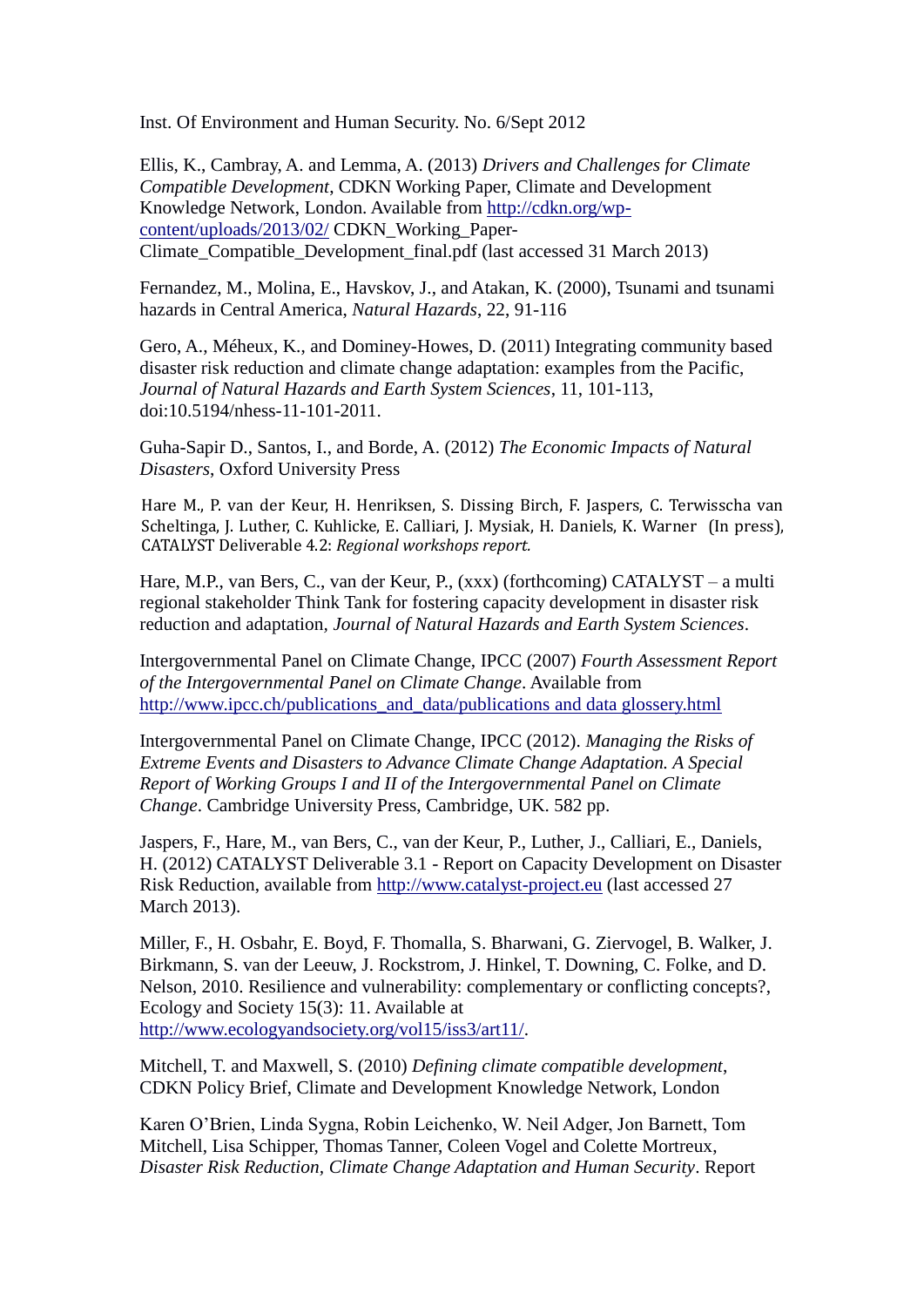prepared for the Royal Norwegian Ministry of Foreign Affairs by the Global Environmental Change and Human Security (GECHS) Project, GECHS Report 2008:3, Oslo, available from [http://www.adpc.net/DDRCCA/GECHS-](http://www.adpc.net/DDRCCA/GECHS-08/GECHS_Report_3-2008.pdf)[08/GECHS\\_Report\\_3-2008.pdf](http://www.adpc.net/DDRCCA/GECHS-08/GECHS_Report_3-2008.pdf) (last accessed 27 March 2013)

Parry, M. (2009) Climate change is a development issue, and only sustainable development can confront the challenge, *Journal of Climate and Development*, Volume 1, Issue 1, p 5-9, [do](http://www.tandfonline.com/doi/pdf/10.3763/cdev.2009.0012)i: 10.3763/cdev.2009.0012

Terwisscha van Scheltinga, C., van Bers, C. and Hare, M. (2009) *Learning systems for adaptive water management: experiences with the development of opencourseware and training of trainers.* In: Blokland, M., Alearts, G., Kaspersma, J. and Hare, M. (Eds) Capacity Development for Improved Water management, CRC Press – Taylor and Francis Group, Delft.

UNISDR (2007) *Hyogo Framework for Action 2005-2015 – Building the Resilience of Nations and Communities to Disasters*, UNISDR report, Geneva, Switzerland, 25 pp.

UNISDR (2009) UNISDR Terminology on Disaster Risk Reduction, available at [http://www.unisdr.org/files/7817\\_UNISDRTerminologyEnglish.pdf](http://www.unisdr.org/files/7817_UNISDRTerminologyEnglish.pdf) (last accessed 27 March 2013)

World Commission on Environment and Development (1987). *Report of the World Commission on Environment and Development: Our Common Future*, Oxford: Oxford University Press.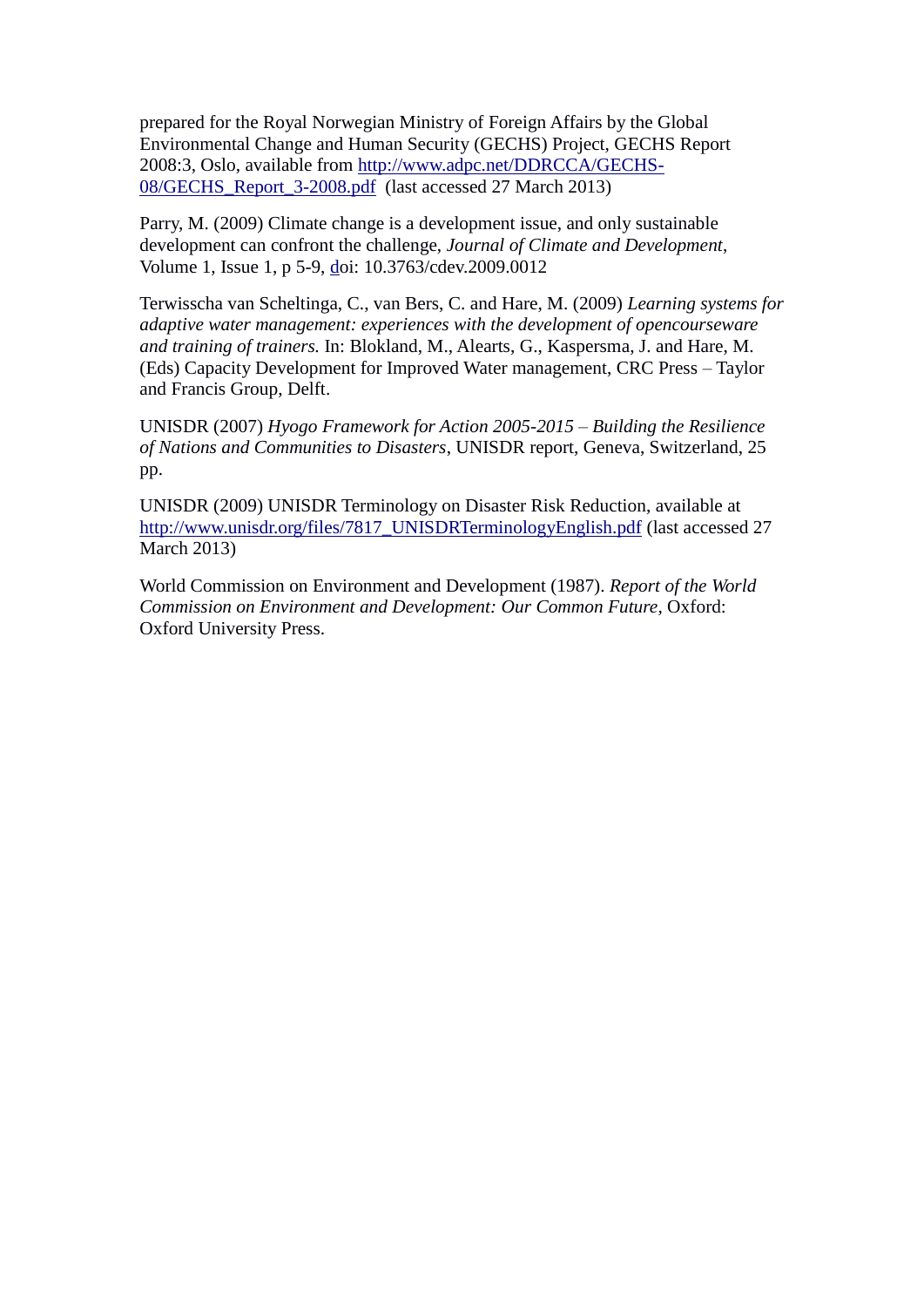# **Figures**



Figure 1: Capacity development cycle in Disaster Risk Reduction and Climate Change Adaptation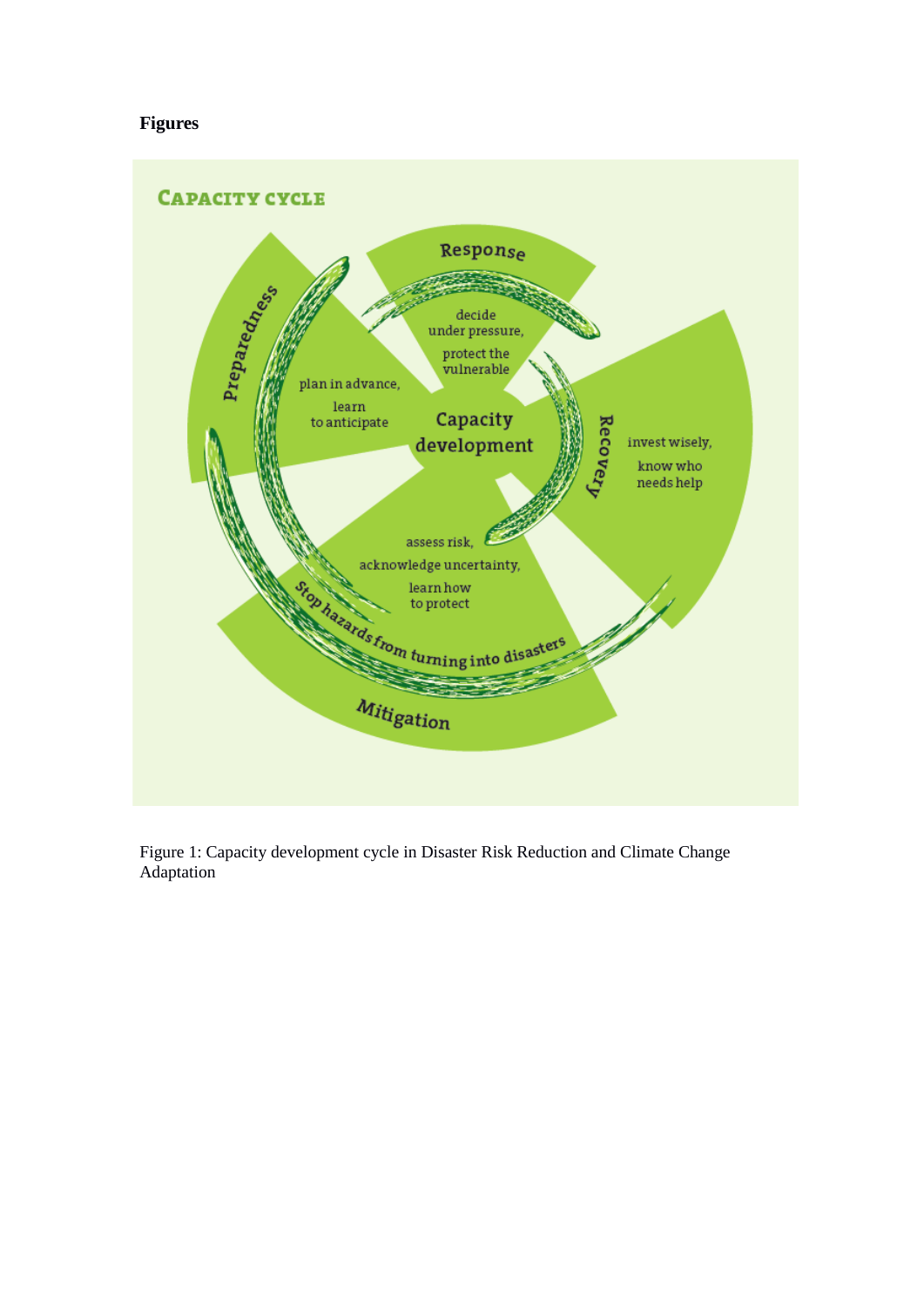

Figure 2: Regions covered in the Think Tank Approach for DRR/CCA capacity development